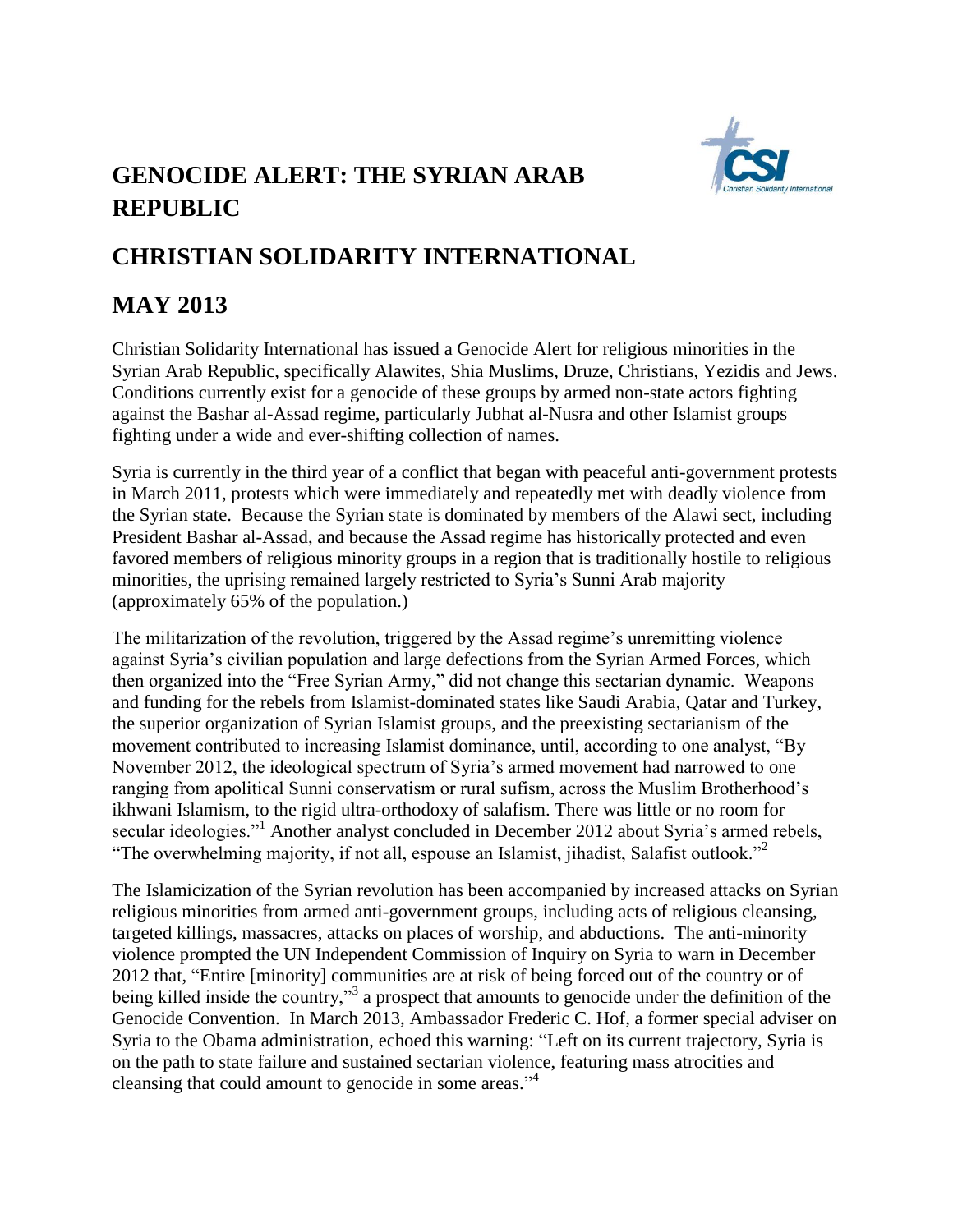Anti-government rebels have cleansed several locales in Syria of their religious minority populations, most notably Homs, Syria's third-largest city, where nearly the entire Christian population of 80,000 was forcibly expelled,<sup>5</sup> but also Qusayr,<sup>6</sup> al-Burj al-Qastal,<sup>7</sup> and some rural areas in Idlib and Latakia province.<sup>8</sup> At least 14 minority places of worship across Syria, including Christian churches, Shia Muslim mosques and shrines and a Jewish Synagogue, have been deliberately attacked or destroyed. Car bomb attacks targeting Christian and Alawite neighborhoods of Damascus have killed scores of civilians and prompted many to flee.<sup>9</sup>

According to one particularly disturbing report from February 2013, rebels in Aleppo shot and killed an Armenian Christian man after checking the identity papers of all the passengers on board a bus and noting that his surname sounded Armenian.<sup>10</sup> Two Christian priests traveling on a bus in Aleppo province were similarly singled out and abducted by rebels in the same month.<sup>11</sup> Sources inside CSI have reported that several Christians in Raqqa City were murdered by Jubhat al-Nusra after the group seized the city from regime forces in March 2013. The UN Independent Commission of Inquiry on Syria reported in December 2012 that, "upon capturing Government forces," one FSA battalion in Latakia province imprisoned its Sunni captives, "while Alawites were immediately executed."<sup>12</sup>

Abductions by rebel groups, gangs or common criminals, are a ubiquitous phenomenon in Syria and disproportionately affect religious minorities. In January 2013, some 50 people were abducted from Hasake province in northeast Syria, half of them Christians.<sup>13</sup> A CSI source in Aleppo reports that abductions occur almost daily, "mainly of Christians, as they are thought to be the group that can pay the most for ransom." A Druze leader reported in March 2013, "Our people get stopped at checkpoints and are asked which sect they belong to. Once the militias hear that they are from Swaida [a province where 90% of the population is Druze], our men disappear." A Sunni anti-regime activist explained the targeting of Swaida's Druze, despite their considerable support for Sunnis under government assault in neighboring Daraa province, this way: "Jubhat al-Nusra sees the Druze as infidels, therefore they see attacking and kidnapping them as justified."<sup>14</sup>

Religious minorities in Syria have also been victimized by regime violence. Many Syrian Christian refugees in Lebanon were forced to flee by the regime's indiscriminate attacks on civilian areas.<sup>15</sup> Regime forces murdered Basel Shahade, a young Christian political activist, in Homs in May 2012.<sup>16</sup> Bishop Yohanna Ibrahim of the Syrian Orthodox Church was kidnapped in April 2013 after criticizing the regime in public; the regime and the opposition traded blame for the abduction of the bishop, who remains in captivity.<sup>17</sup> The Syrian opposition has also blamed the car bomb massacres in the Christian-Druze Damascus suburb of Jaramana on regime intelligence services.<sup>18</sup> The regime has contributed significantly to the sectarian nature of the conflict by aggressively recruiting Christians, Alawites and Shiites into pro-government militias. The Assad regime has historically tried to suppress non-Arab Christian identities, such as that of the Assyrian Christian population.

Between 200,000 and 300,000 Christians have fled Syria since the beginning of the war,  $^{19}$ accounting for nearly one-fifth of the total Syrian refugee population, though Christians constituted only one-tenth of Syria's prewar population. Christian refugees in Turkey report that they are unable to stay in refugee camps set up by the Turkish government, as Jubhat al-Nusra and other rebel groups often impress young men from the camps into fighting against the regime. $^{20}$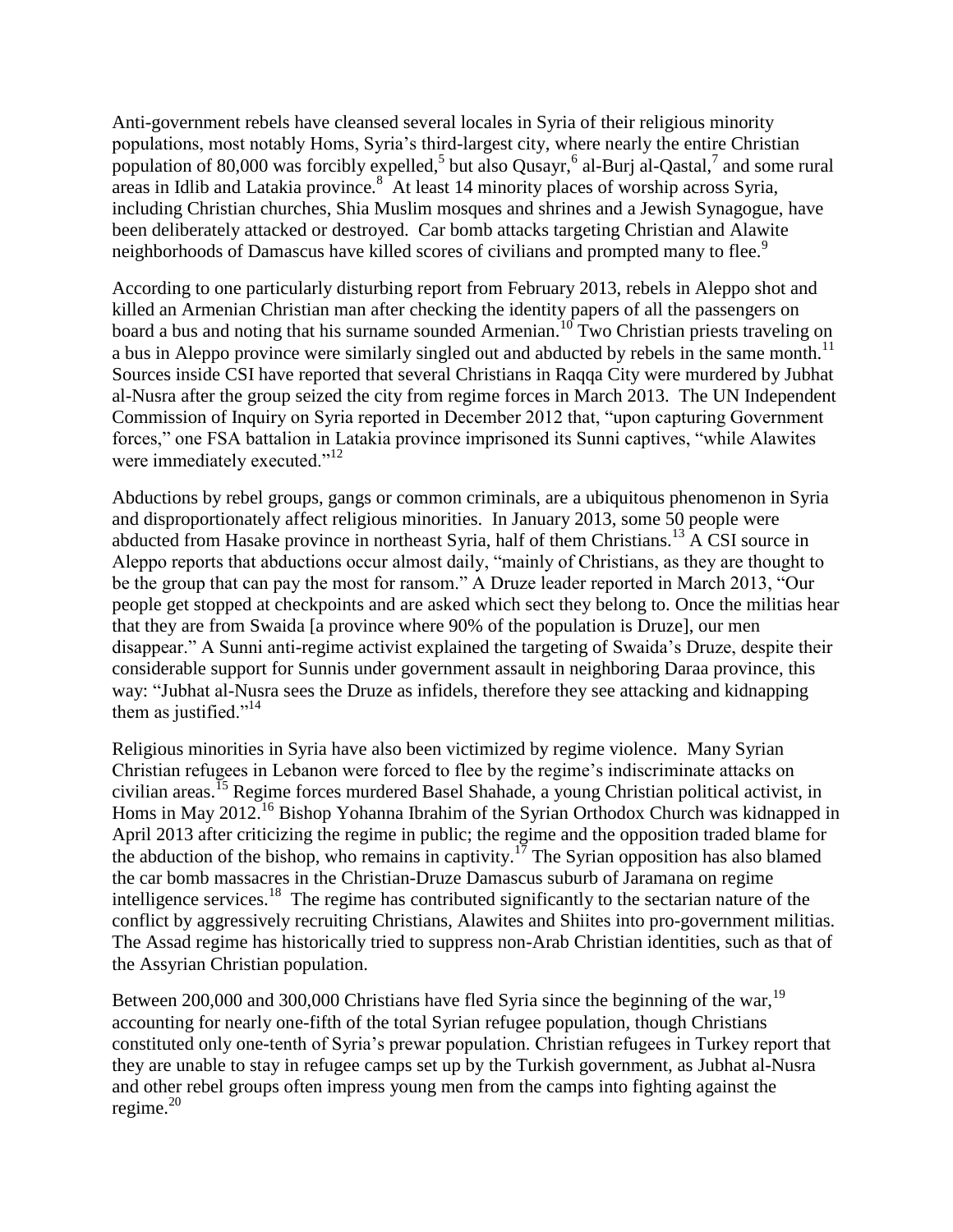There is precedent for elimination of minority religious groups in Syria's modern history: following the establishment of the state of Israel in 1948, Syria's small Jewish population was subjected to repeated pogroms and systematic persecution by the state, leading to the slow exodus of nearly the entire community from the country.<sup>21</sup>

Calls for genocide against religious minorities from rebel leaders in Syria are numerous and frequent. The chant "Alawites to the grave, Christians to Beirut!" has been reported at antigovernment demonstrations since the earliest days of the revolution. In early 2013, a YouTube video surfaced of a young Sunni Syrian boy singing to a cheering crowd, "We will slaughter the Shiites in the towns of Kfariya and Fua<sup> $22$ </sup> (two isolated Shia towns in Idlib province, which would later become the site of a mass abduction of Shia civilians<sup>23</sup>). In July 2012, a Sunni rebel commander posted a video on YouTube threatening to kill any Sunni who traded with Shia Muslims, "even if it is a single grain of wheat."<sup>24</sup> Many Free Syrian Army battalions have named themselves after Ibn Taymiyya, a 14th century Sunni Muslim scholar who called for the extermination of Alawites.<sup>25</sup> Following the religious cleansing of Alawites from the village of Jamaliyya in December 2012, a Jubhat al-Nusra fighter said, "We are defending our religion. This is what our revolution is about."<sup>26</sup> In July 2012, a Sunni rebel fighter declared, "All Alawites must be slaughtered."<sup>27</sup>

Christian Solidarity International calls on the international community to:

- Issue a Genocide Alert for Syria's endangered religious minorities.
- Impose and fully enforce an immediate arms embargo on the Syrian Arab Republic, applied equally to the Syrian regime and all anti-regime groups.
- Extend support to regime and opposition elements working to find a political solution to the conflict and protect Syria's religious pluralism.
- Announce that regime and opposition elements implicated in acts of religious cleansing and genocide will be held accountable.
- Fully support and protect refugee camps established for religious minorities from Syria.

<sup>2</sup> Tony Karon, "Assad's Roll of the Dice," *TIME Magazine*, December 24, 2012

<http://www.ohchr.org/Documents/Countries/SY/ColSyriaDecember2012.pdf>

<http://www.ohchr.org/Documents/Countries/SY/ColSyriaDecember2012.pdf>

l

<sup>&</sup>lt;sup>1</sup> Aron Lund, "Islamism and the Syrian Revolution," *Syria Comment*, December 8, 2012 [http://www.joshualandis.com/blog/?p=16910&utm\\_source=feedburner&utm\\_medium=email&utm\\_campaign=Feed](http://www.joshualandis.com/blog/?p=16910&utm_source=feedburner&utm_medium=email&utm_campaign=Feed%3A+Syriacomment+%28Syria+Comment%29) [%3A+Syriacomment+%28Syria+Comment%29](http://www.joshualandis.com/blog/?p=16910&utm_source=feedburner&utm_medium=email&utm_campaign=Feed%3A+Syriacomment+%28Syria+Comment%29)

[http://world.time.com/2012/12/24/assads-roll-of-the-dice-is-winter-coming-for-the-syrian](http://world.time.com/2012/12/24/assads-roll-of-the-dice-is-winter-coming-for-the-syrian-rebellion/#ixzz2HkRUJpjk)[rebellion/#ixzz2HkRUJpjk](http://world.time.com/2012/12/24/assads-roll-of-the-dice-is-winter-coming-for-the-syrian-rebellion/#ixzz2HkRUJpjk)

<sup>&</sup>lt;sup>3</sup> Periodic Update: United Nations High Commissioner for Human Rights, Independent International Commission of Inquiry on the Syrian Arab Republic, December 20, 2012

<sup>&</sup>lt;sup>4</sup> Frederic C. Hof, "Sectarian Violence in Syria's Civil War: Causes, Consequences, and Recommendations for Mitigation," *United States Holocaust Memorial Museum, Center for Genocide Prevention*, March 25, 2013

<http://www.ushmm.org/genocide/pdf/syria-report.pdf><br><sup>5</sup> Periodic Update: United Nations High Commissioner for Human Rights, Independent International Commission of Inquiry on the Syrian Arab Republic, December 20, 2012

Aymenn Jawad Al-Tamimi, "Christians in Syria: Separating Fact from Fiction," *The Henry Jackson Society*, November 2012

<http://www.meforum.org/3377/christians-in-syria>

Mindy Belz, "Syria's Insurgency," *WORLD Magazine*, February 14, 2012,

[http://www.worldmag.com/2012/02/syria\\_s\\_insurgency](http://www.worldmag.com/2012/02/syria_s_insurgency)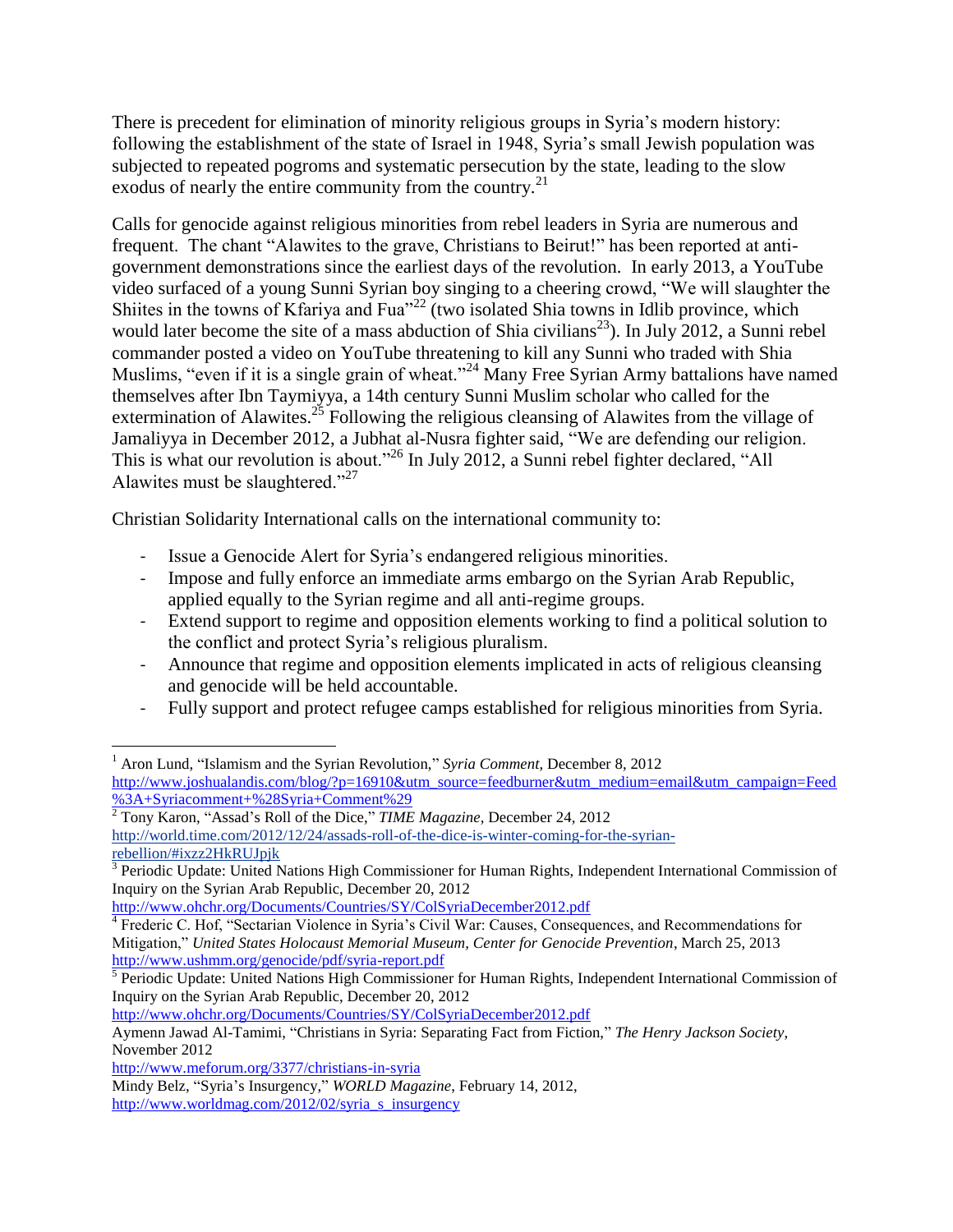Zubeida Malik, "Syrian Christians 'targeted' by rebels," *BBC News*, September 7, 2012 [http://news.bbc.co.uk/today/hi/today/newsid\\_9749000/9749608.stm](http://news.bbc.co.uk/today/hi/today/newsid_9749000/9749608.stm)

Kim Sengupta, "The plight of Syria's Christians," *The Independent*, November 2, 2012 [http://www.independent.co.uk/news/world/middle-east/the-plight-of-syrias-christians-we-left-homs-because-they](http://www.independent.co.uk/news/world/middle-east/the-plight-of-syrias-christians-we-left-homs-because-they-were-trying-to-kill-us-8274710.html)[were-trying-to-kill-us-8274710.html](http://www.independent.co.uk/news/world/middle-east/the-plight-of-syrias-christians-we-left-homs-because-they-were-trying-to-kill-us-8274710.html)

"Christians being targeted by armed Islamist gangs," *Agenzia Fides*, March 30, 2012 <http://www.fides.org/aree/news/newsdet.php?idnews=31308&lan=eng>

6 Sam Dagher, "Syrian Conflict Draws in Christians," *Wall Street Journal*, July 23, 2012

Hugh Macleod and Annasofie Flamand, "Inside Syria: Aleppo's Christians arm against Islamists," *Global Post*, July 31, 2012

[http://www.globalpost.com/dispatch/news/regions/middle-east/syria/120731/aleppo-christians-islamists-jihadis-al](http://www.globalpost.com/dispatch/news/regions/middle-east/syria/120731/aleppo-christians-islamists-jihadis-al-qaeda-iraq-sectarian-conflict)[qaeda-iraq-sectarian-conflict](http://www.globalpost.com/dispatch/news/regions/middle-east/syria/120731/aleppo-christians-islamists-jihadis-al-qaeda-iraq-sectarian-conflict)

"Christian killed in Qusayr, where two priests confirm the ultimatum to Christians," *Agenzia Fides*, June 12, 2012 <http://www.fides.org/aree/news/newsdet.php?idnews=31707&lan=eng>

7 "Armed fighters deport Christian families from village in Hama countryside," *UPI Arabic*, May 10, 2012 <http://arabic.upi.com/News/2012/05/10/UPI-36561336658991>

8 Ruth Sherlock, "Syrian rebels cut off Bashar al-Assad's escape route," *Daily Telegraph*, December 17, 2012 [http://www.telegraph.co.uk/news/worldnews/middleeast/syria/9751531/Syrian-rebels-cut-off-Bashar-al-Assads](http://www.telegraph.co.uk/news/worldnews/middleeast/syria/9751531/Syrian-rebels-cut-off-Bashar-al-Assads-escape-route.html)[escape-route.html](http://www.telegraph.co.uk/news/worldnews/middleeast/syria/9751531/Syrian-rebels-cut-off-Bashar-al-Assads-escape-route.html)

Zeina Khodr, "Syrian Alawites Abandon Homes," *Al Jazeera English*, December 17, 2012 <http://www.aljazeera.com/video/middleeast/2012/12/2012121751749114473.html>

Martin Chulov, "Inside the War for Syria's Mountains," *The Guardian*, January 28, 2013 <http://www.guardian.co.uk/world/2013/jan/28/war-syria-mountains>

<sup>9</sup> "Violent Attacks on Religious Minorities in the Middle East since January 1, 2010," *Christian Solidarity International*

<http://csi-usa.org/persecution.html>

 $\overline{\phantom{a}}$ 

<sup>10</sup> "Armenian Christian martyred: violence and kidnapping continues," *Agenzia Fides*, February 20, 2013 <http://www.fides.org/en/news/33257?idnews=33257&lan=eng#.UVIz02dvf3M>

11 "Priests kidnapped: the Church seeks contact with kidnappers," *Agenzia Fides*, February 15, 2013 <http://www.fides.org/en/news/33236?idnews=33236&lan=eng#.UVIzvmdvf3M>

<sup>12</sup> Periodic Update: United Nations High Commissioner for Human Rights, Independent International Commission of Inquiry on the Syrian Arab Republic, December 20, 2012

<http://www.ohchr.org/Documents/Countries/SY/ColSyriaDecember2012.pdf>

<sup>13</sup> "New protests of the Christians of Mesopotamia against the scourge of kidnapping," *Agenzia Fides*, February 4, 2013

<http://www.fides.org/en/news/33190?idnews=33190&lan=eng#.UVIzuGdvf3M>

<sup>14</sup> Kinda Kanbar + Omar Hossino, "In Swaida, Kidnappings and Extremists Finally Lure Druze into Conflict," *Syria Deeply*, March 27, 2013

[http://beta.syriadeeply.org/2013/03/swaida-kidnappings-extremists-finally-lure-druze-conflict/#.UX\\_pBEqES\\_M](http://beta.syriadeeply.org/2013/03/swaida-kidnappings-extremists-finally-lure-druze-conflict/#.UX_pBEqES_M) <sup>15</sup> Fergal Keane, "Syrian Christians fear future as violence worsens," *BBC News*, July 21, 2012 <http://www.bbc.co.uk/news/world-middle-east-19064703>

<sup>16</sup> *NBC News*, May 29, 2012, [http://worldnews.nbcnews.com/\\_news/2012/05/29/11943194-us-student-killed-while](http://worldnews.nbcnews.com/_news/2012/05/29/11943194-us-student-killed-while-filming-violence-in-syria?lite)[filming-violence-in-syria?lite](http://worldnews.nbcnews.com/_news/2012/05/29/11943194-us-student-killed-while-filming-violence-in-syria?lite)

<sup>17</sup> Ian Black, "Syria's uneasy Christians feel both sides closing in," *The Guardian*, April 25, 2013 <http://www.guardian.co.uk/world/2013/apr/25/syria-uneasy-christians-both-sides-closing-in>

<sup>18</sup> Mike Giglio, "A Damascus Whodunit: Syrian Bombings Kill Dozens," *Newsweek*, November 28, 2012 <http://www.thedailybeast.com/articles/2012/11/28/a-damascus-whodunit-syrian-bombings-kill-dozens.html>

<sup>19</sup> Barry Peterson, "Christians Under Attack in Syria," *CBS News: 60 Minutes*, March 29, 2013 <http://www.cbsnews.com/video/watch/?id=50143877n>

"In Syria, some 300,000 Christian refugees also fleeing from UN camps," *Asia News*, April 4, 2013 [http://www.asianews.it/news-en/In-Syria,-some-300,000-Christian-refugees-also-fleeing-from-UN-camps-](http://www.asianews.it/news-en/In-Syria,-some-300,000-Christian-refugees-also-fleeing-from-UN-camps-27566.html)[27566.html](http://www.asianews.it/news-en/In-Syria,-some-300,000-Christian-refugees-also-fleeing-from-UN-camps-27566.html)